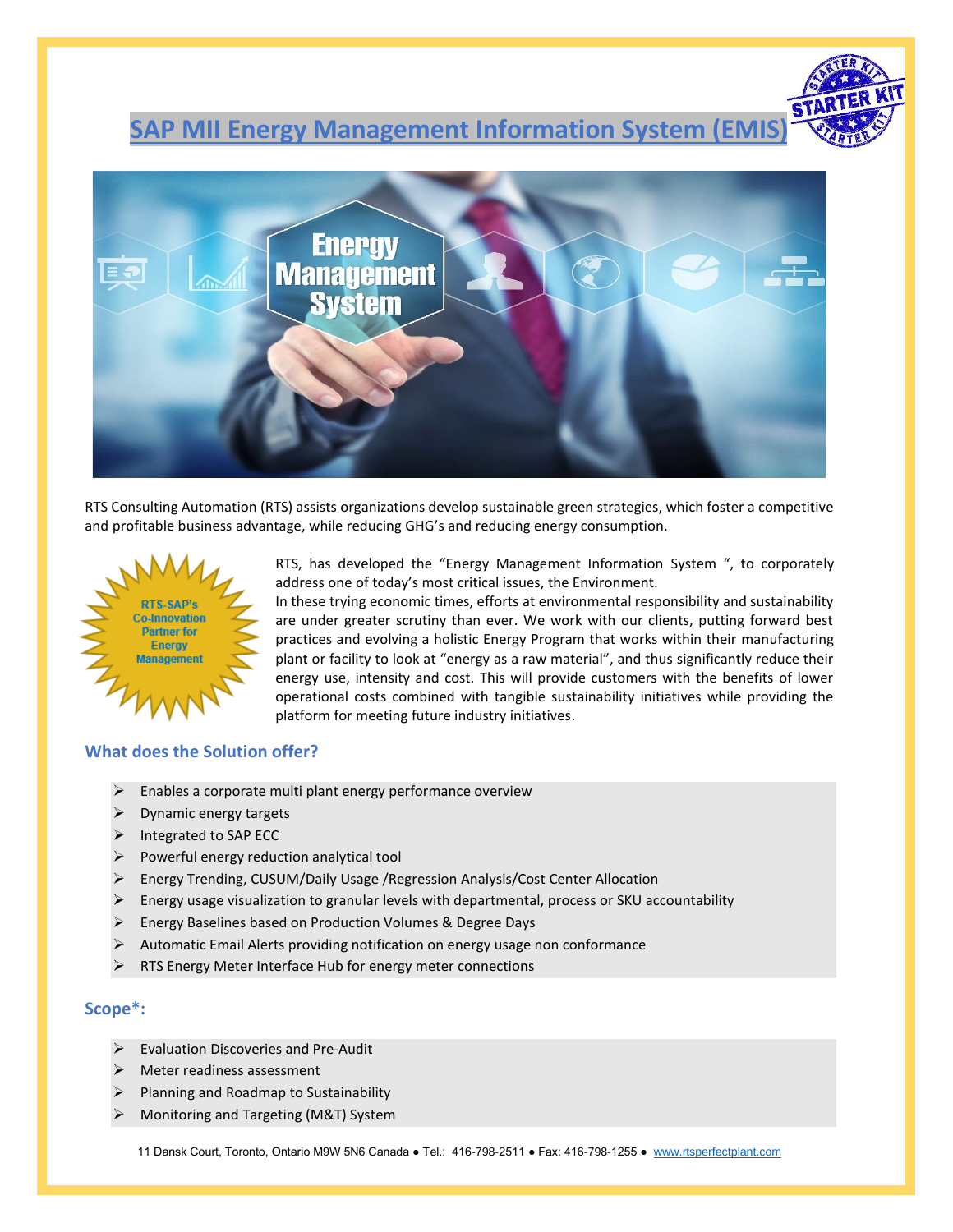#### **Benefits:**

- ✓ Performance of Energy Consumption Reporting and Visualization, makes data useful to enable a continuous energy improvement plan
- Allows Energy Analysis Comparisons & Cost Allocation
	- o Production shifts, lines
	- o Departments
	- o Significant assets
	- o Days / week / weekend
- Granular Energy Consumption Visibility ~ 15min intervals
- ✓ Energy vs Process Parameters Profiling
- ✓ Energy vs Production SKU Profiling
- $\checkmark$  Early detection of asset poor Energy Performance allowing best ROI asset decommissioning
- ✓ Support budgeting & Management Accounting
- $\checkmark$  Shadows utility meters, avoids the need of utility billing reconciliations
- $\checkmark$  Helps avoid peak demand charges by providing immediate e‐mail alerts to high energy demand
- ✓ CuSum and Regression Analysis of Energy Target and Energy Consumed
- Can be deployed across all plants and sites.

## **Deployment Time: 20 Weeks + 2 Weeks UAT**

\*Exact scope to be determined based on client requirements

[RTS Consulting-Automation Inc.](http://rtsperfectplant.com/) has over 27 years of experience providing control system engineering services and leading software solutions while assisting companies adopt new technologies and achieve Operational Excellence. RTS has been instrumental with large organisations with their "Digital Enterprise" transformation. Our Background and expertise in Manufacturing Execution System (MES) implementations, shop floor automation control systems integration (PLC's, SCADA, IOT and Historians) and shop floor asset connectivity gives RTS a strategic advantage when developing and implementing IT/OT solutions for our customers.



We welcome you to [Connect](mailto:info@rtsperfectplant.com) with us to discuss about your current manufacturing challenges and concerns when it comes to transforming the way, you do business.



11 Dansk Court, Toronto, Ontario M9W 5N6 Canada ● Tel.: 416-798-2511 ● Fax: 416-798-1255 ● [www.rtsperfectplant.com](http://www.rtsperfectplant.com/)